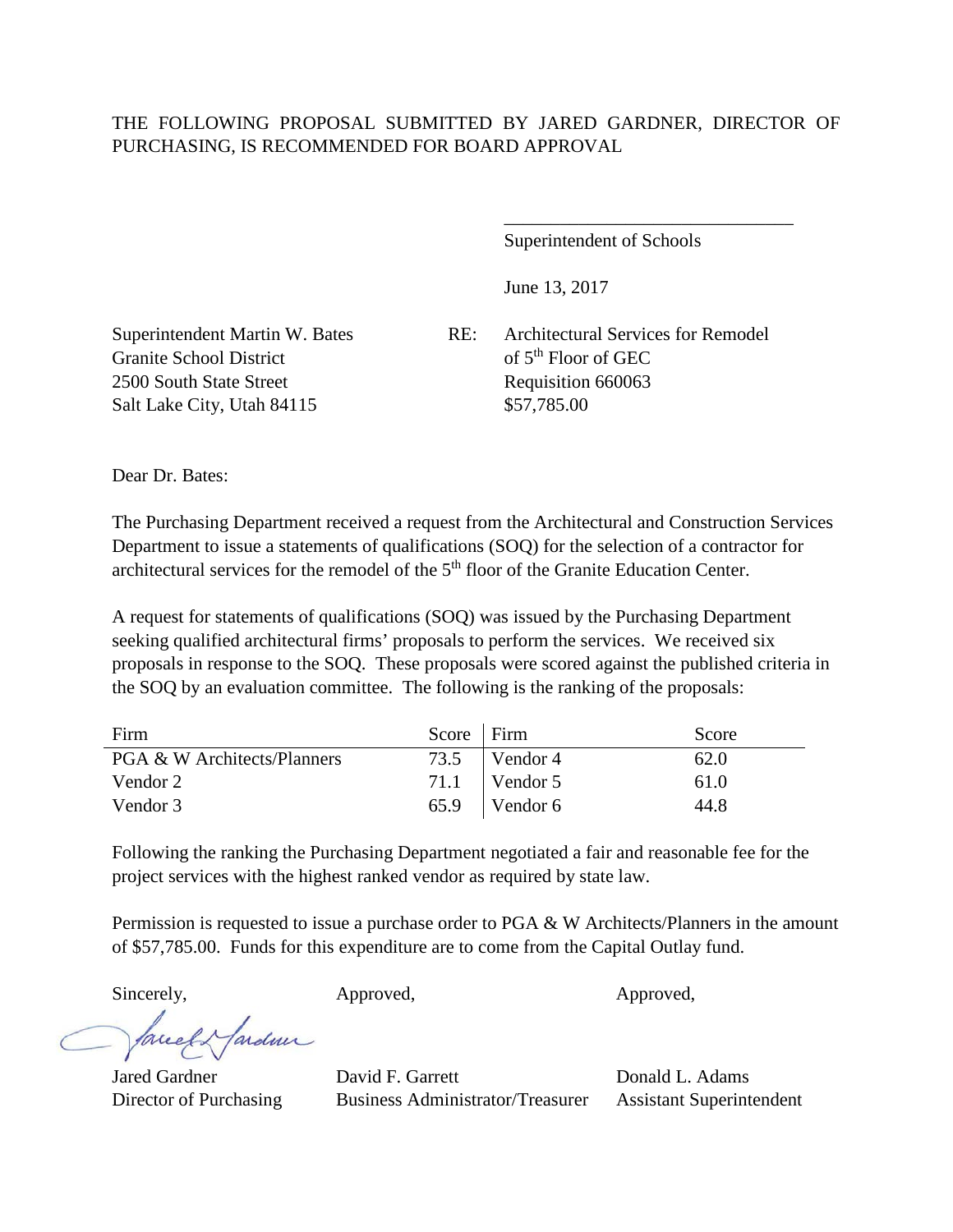#### THE FOLLOWING PROPOSAL SUBMITTED BY JARED B. GARDNER, DIRECTOR OF PURCHASING, IS RECOMMENDED FOR BOARD APPROVAL.

 $\overline{a}$ 

Superintendent of Schools

June 13, 2017

Superintendent Martin W. Bates RE: Annual Contract for Sidewalk

Granite School District Cutting 2500 South State Street Salt Lake City, Utah 84115

Dear Dr. Bates:

At the request of the Maintenance Department, bidding was conducted to establish an annual contract for sidewalk cutting services on a district-wide basis to remove tripping hazards. This contract would be for small jobs of less than \$50,000 each; however, the annual cumulative contract total may exceed \$50,000. Large jobs, of more than \$50,000, will be bid out on an individual basis and will not be awarded under this contract.

An Invitation for Bid, including specifications, was posted at the Utah Public Procurement Place. Bids were requested on a unit rate and were received from following contractor.

#### **Precision Concrete Cutting**

Permission is requested to enter into an annual contract with Precision Concrete Cutting to be used on an as needed basis, at the rate bid, with the option to extend the contract for up to four subsequent years; if they hold their bid pricing and if it is advantageous to the district. Funds for these expenditures are to come from the Capital Outlay Budget.

arden

Sincerely, Approved: Approved: Approved: Approved:

Jared B. Gardner David F. Garrett Donald L. Adams Director of Purchasing Business Administrator/Treasurer Assistant Superintendent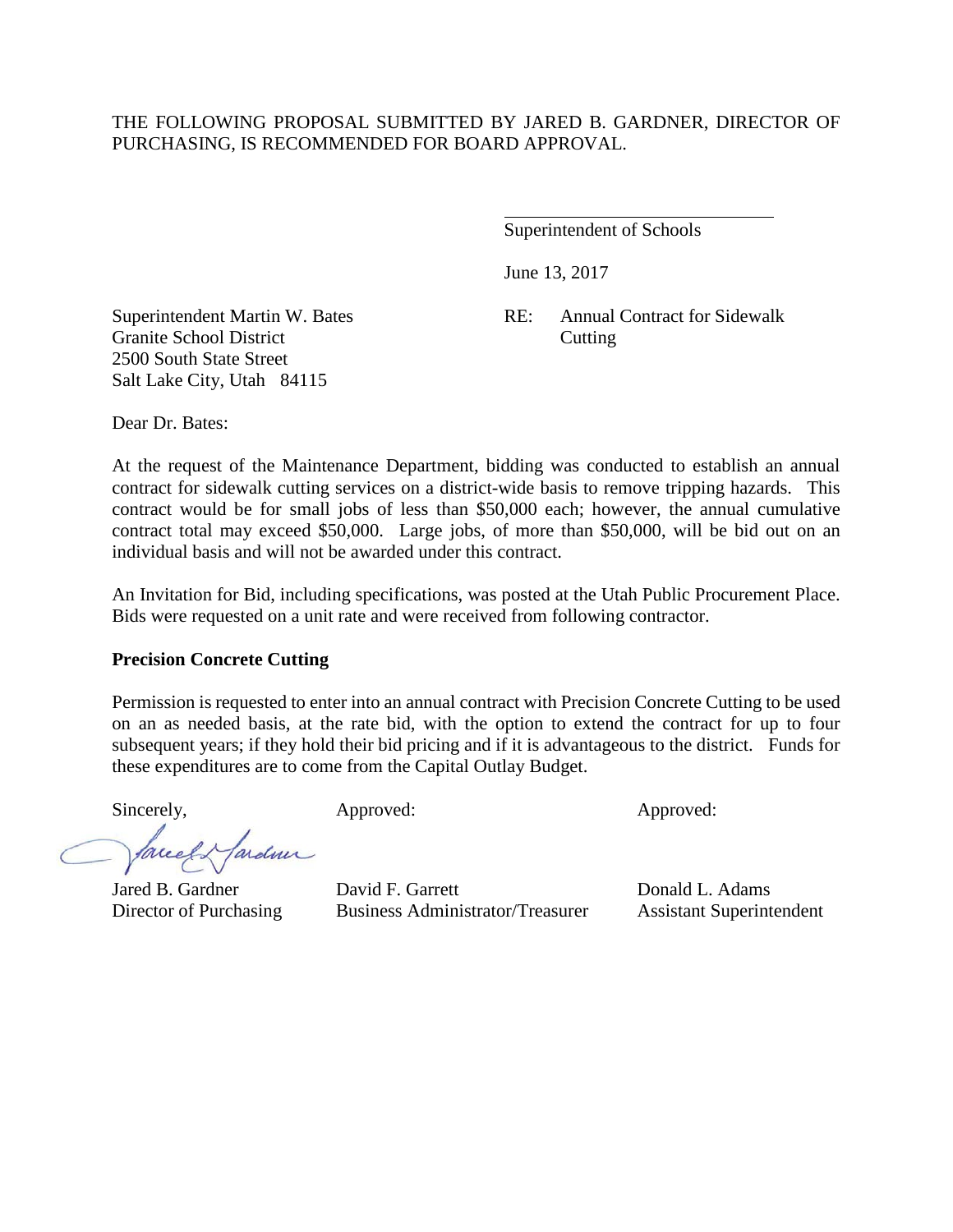# THE FOLLOWING PROPOSAL, SUBMITTED BY JARED B. GARDNER, DIRECTOR OF PURCHASING, IS RECOMMENDED FOR BOARD APPROVAL.

 $\overline{a}$ 

Superintendent of Schools

June 13, 2017

Superintendent Martin Bates RE: Construction Manager/General Contractor Granite School District for Skyline High Network Remodeling 2500 South State Street Requisition No. 653976

Salt Lake City, Utah 84115 \$190,900.00

Dear Dr. Bates:

At the request of Mr. Don Adams, the Purchasing Department developed and released an RFP to contract with a Construction Manager/General Contractor to complete the remodels of Skyline High School, Churchill Junior High School and Wasatch Junior High School.

The RFP was posted on-line at the Utah Public Procurement Place. Three proposals were received and scored against the stated criteria in the RFP. One proposal did not meet the minimum scoring requirements. Qualifying RFP results are as follows:

| Contractor             | Score |
|------------------------|-------|
| <b>Jardine Malaska</b> | 72.6  |
| Vendor #2              | 54.5  |

As directed by Mr. Donald Adams, due to the very limited time available to complete as much of these projects as possible, prior to the start of the new school year, a purchase order was issued to Jardine Malaska for a total expenditure of \$190,900.00. This amount is for the fee for construction management services associated with the projects. We respectfully request ratification of this action. Funds for this expenditure are to come from the Capital Outlay Budget.

| Sincerely,             | Approved:                               | Approved:                       |
|------------------------|-----------------------------------------|---------------------------------|
| Jared B. Gardner       | David F. Garrett                        | Donald L. Adams                 |
| Director of Purchasing | <b>Business Administrator/Treasurer</b> | <b>Assistant Superintendent</b> |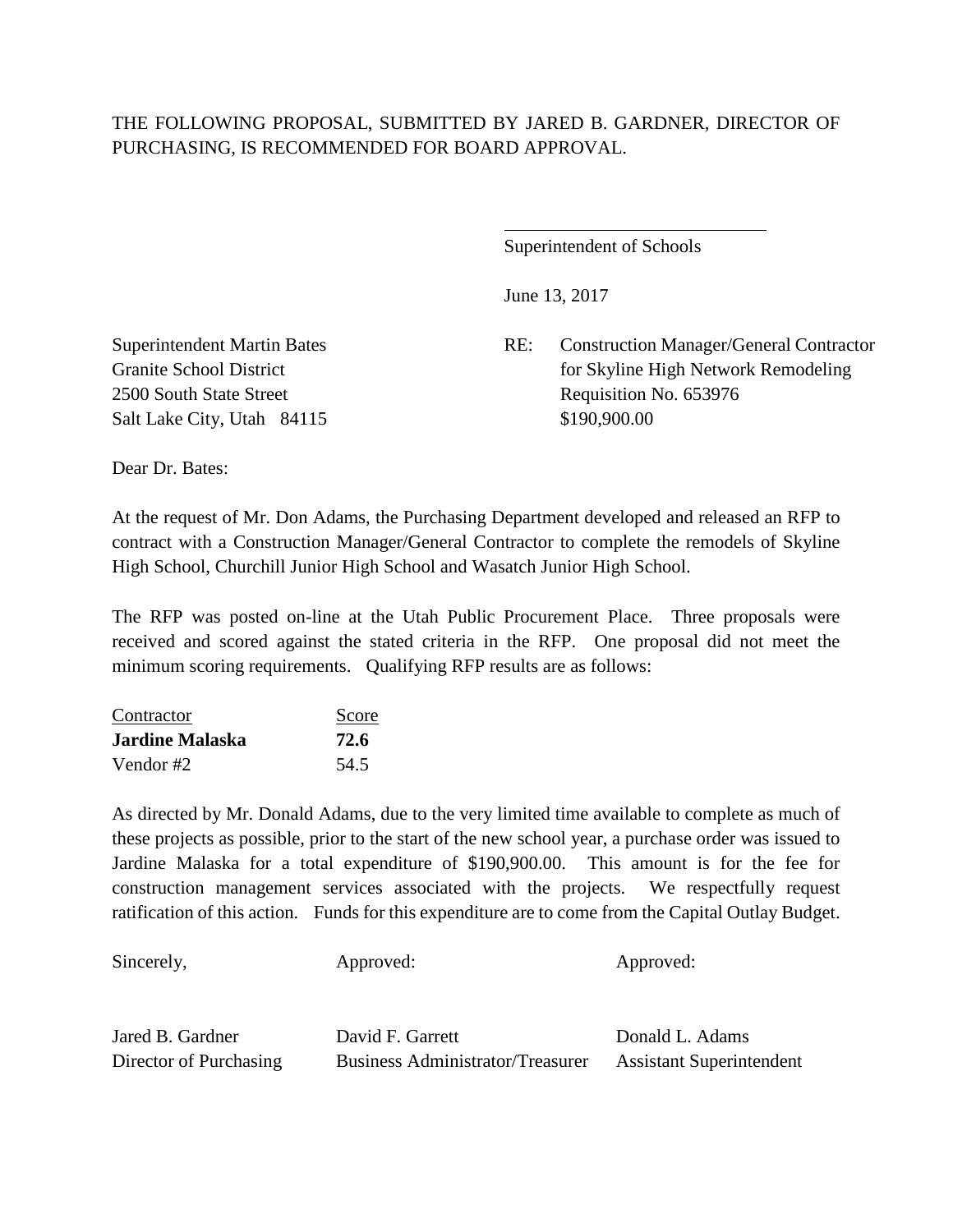# THE FOLLOWING PROPOSAL, SUBMITTED BY JARED B. GARDNER, DIRECTOR OF PURCHASING, IS RECOMMENDED FOR BOARD APPROVAL.

 $\overline{a}$ 

Superintendent of Schools

June 13, 2017

Superintendent Martin Bates RE: Irrigation Improvements at Granite School District Granite Park Junior High School

2500 South State Street \$418,453.00 Salt Lake City, Utah 84115

Dear Dr. Bates:

The Purchasing Department received a request from Mr. Donald Adams to conduct bidding for irrigation and landscaping improvements at Granite Park Junior High School.

An Invitation For Bid, including specifications, was posted on the Utah Public Procurement Place. Qualifying bid results are as follows:

| <b>Turf Sprinkler Company</b> | \$545,100.00 |
|-------------------------------|--------------|
| <b>Legacy Landscape</b>       | 418,453.00   |

We respectfully request approval to issue a purchase order to Legacy Landscape in the amount of \$418,453.00. This amount includes alternate number one. Funds for this expenditure are to come from the Capital Outlay Budget.

Sincerely, Approved: Approved: Approved:

facely farden

Jared B. Gardner David F. Garrett Donald L. Adams Director of Purchasing Business Administrator/Treasurer Assistant Superintendent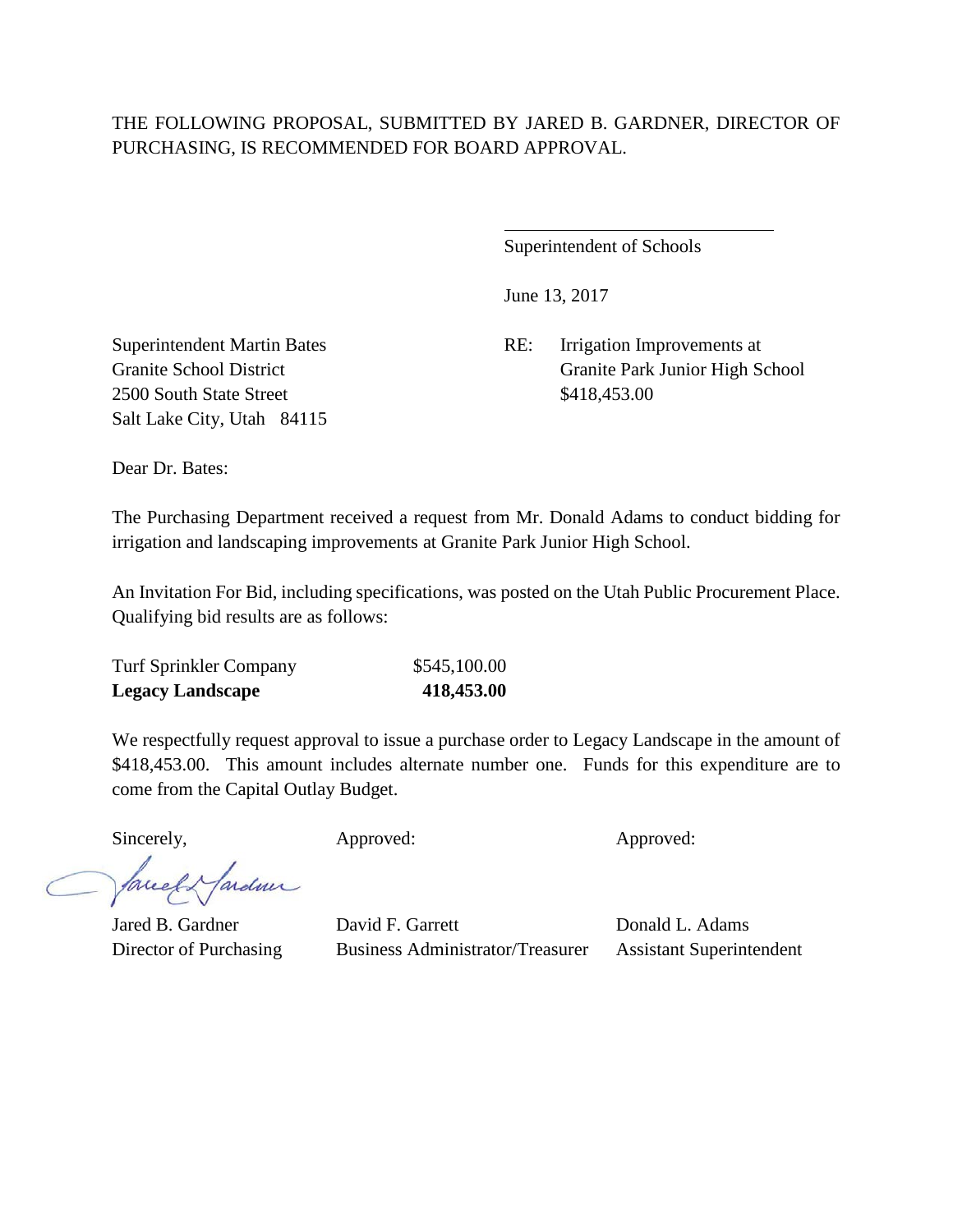### THE FOLLOWING PROPOSAL SUBMITTED BY JARED GARDNER, DIRECTOR OF PURCHASING, IS RECOMMENDED FOR BOARD APPROVAL

Superintendent of Schools

\_\_\_\_\_\_\_\_\_\_\_\_\_\_\_\_\_\_\_\_\_\_\_\_\_\_\_\_\_

June 13, 2017

Superintendent Martin W. Bates Re: Professional Services to Prepare a Granite School District Pre-Disaster Mitigation Plan

2500 South State Street \$73,990.00 Salt Lake City, Utah 84115

Dear Dr. Bates:

The Purchasing Department received a request from Mr. Don Adams with Support Services to solicit offers for a consultant to prepare a FEMA pre-disaster mitigation plan. The completed plan will allow the district to apply for FEMA grants for capital improvements identified in the plans as needs for our facilities.

A Request for Proposals was conducted by the Purchasing Department. In response we received two proposals that were scored by a committee. Scoring of the offers follows:

| Offeror                        | Points |
|--------------------------------|--------|
| <b>Centurion Solutions LLC</b> | 75.3   |
| <b>Ingenium Design</b>         | 75.0   |

Permission is requested to issue a purchase order to Centurion Solutions LLC for the amount of \$73,990.00. Funds for this expenditure are to come from FEMA Pre-Mitigation Grant funds with some matching district funds from the Capital Fund.

Sincerely, Approved: Approved: Approved: Approved:

facel Hardner

Jared Gardner David F. Garrett Donald L. Adams Director of Purchasing Business Administrator/Treasurer Assistant Superintendent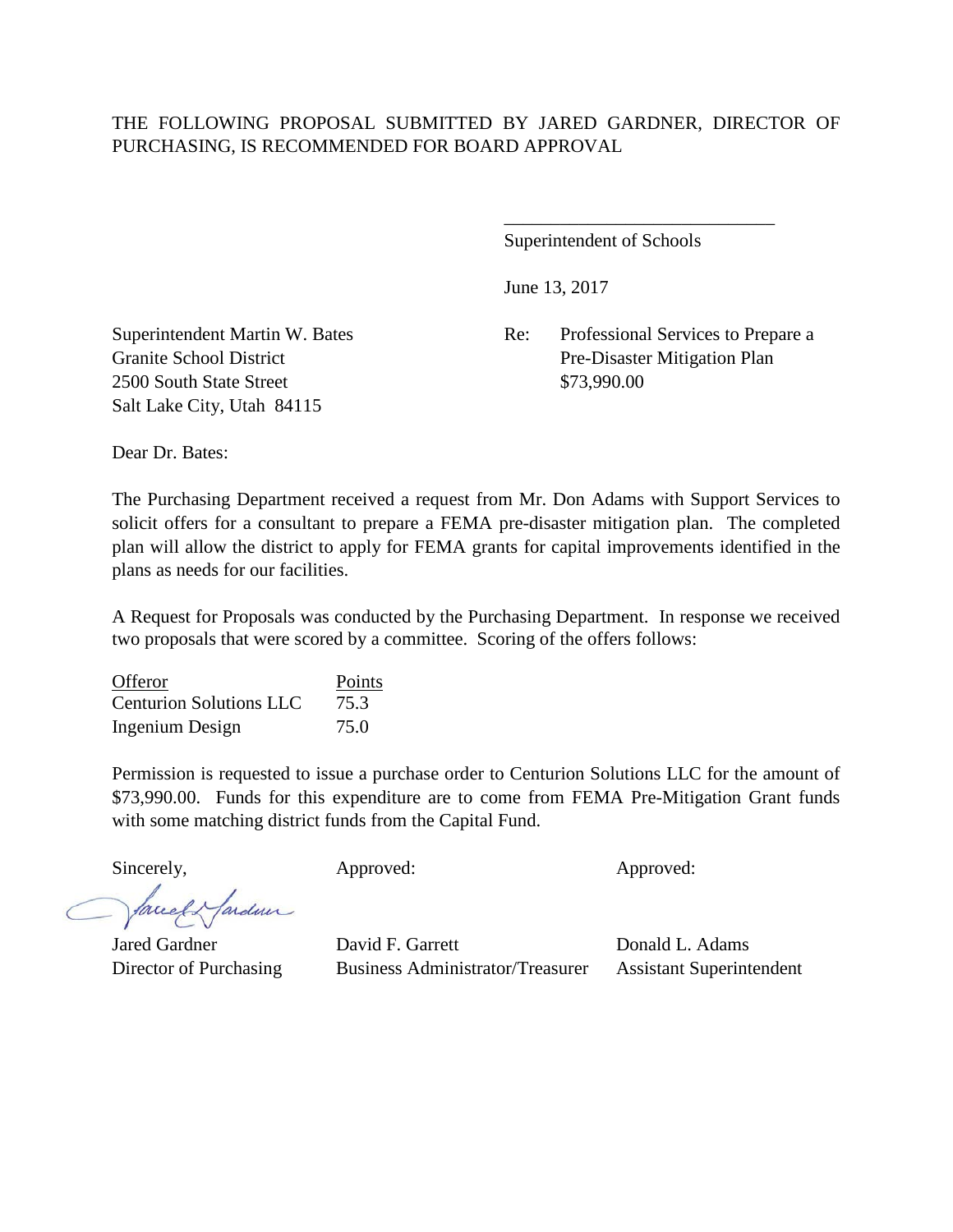### THE FOLLOWING PROPOSAL SUBMITTED BY JARED GARDNER, DIRECTOR OF PURCHASING, IS RECOMMENDED FOR BOARD APPROVAL

Superintendent of Schools

June 13, 2017

Superintendent Martin W. Bates RE: LANDesk Software Licenses, Granite School District Maintenance and Support

\_\_\_\_\_\_\_\_\_\_\_\_\_\_\_\_\_\_\_\_\_\_\_\_\_\_\_\_\_\_\_\_\_\_\_\_

2500 South State Street Requisition No. 660030 Salt Lake City, Utah 84115 \$76,897.46

Dear Dr. Bates:

The Purchasing Department received a requisition signed by Mr. Dale Roberts and Ms. Linda Mariotti requesting maintenance and support of LANDesk software. This software is used to install operating systems, software, inventory hardware, inventory software and manage all computers in the district.

An Invitation For Bid, with specifications, was posted by the Purchasing Department to prospective vendors. The bid results are as follows:

Network Consulting Services Incorporated \$76,897.46 CDW Government LLC \$80,947.54

We respectfully request approval to issue a purchase order to Network Consulting Services Incorporated for \$76,897.46. Funds for this expenditure will come from the Information Systems Data Processing and Technical Service budget.

Sincerely, **Approved,** Approved, **Approved**, **Approved**, **Approved**,

facely fardeur

Jared Gardner David F. Garrett Linda Mariotti Director of Purchasing Business Administrator/Treasurer Assistant Superintendent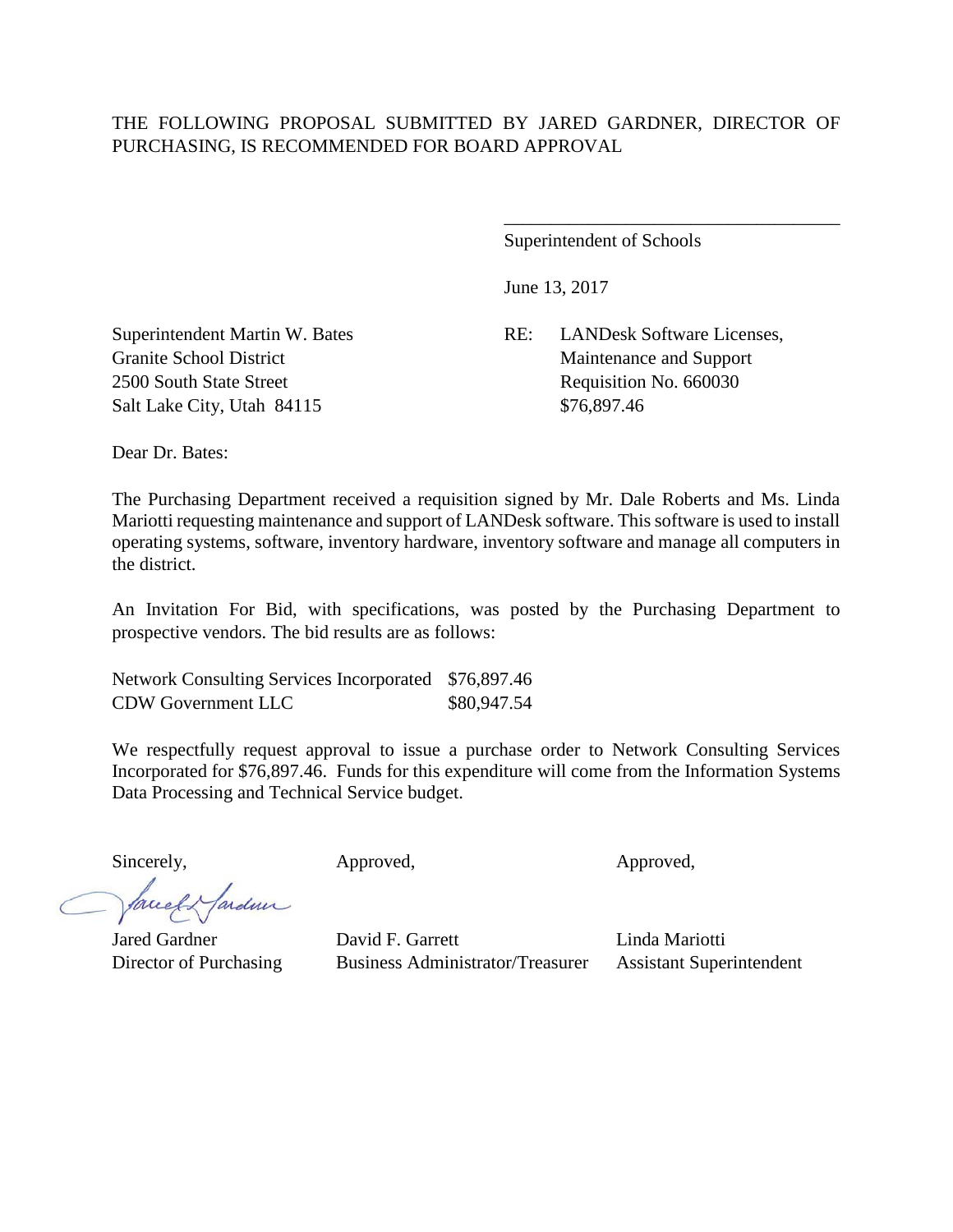# THE FOLLOWING PROPOSAL SUBMITTED BY JARED B. GARDNER, DIRECTOR OF PURCHASING, IS RECOMMENDED FOR BOARD APPROVAL

Superintendent of Schools

June 13, 2017

Granite School District Licenses and Books 2500 South State Street \$228,502.00 Salt Lake City, UT 84115

Superintendent Martin W. Bates RE: Special Education 9-12 Grades ELA

\_\_\_\_\_\_\_\_\_\_\_\_\_\_\_\_\_\_\_\_\_\_\_\_\_\_\_\_\_\_\_\_\_\_

Dear Dr. Bates:

This district purchased Read 180 student licenses and books as part of the ELA curriculum for in 2011 for use in our high school special education classes. Read 180 has a reading comprehension/fluency component as well as a writing component and is designed to help students increase their comprehension (SRI) and their writing skills. The publisher of the Read 180, Houghton Mifflin Harcourt, recently announced that the product owned by the district was being replaced with a new version of the product and the product owned by the district would no longer be supported. This necessitated a need to find a new product.

Competition exists in the market for this type of product, so the Purchasing Department conducted a Request for Proposals process for the replacement product. We received four proposals that were scored by a committee. Of the four, two were found acceptable for the needs of the district. Scoring of the offers follows:

| Offeror                            | Product | Points |
|------------------------------------|---------|--------|
| Houghton Mifflin Harcourt Read 180 |         | 242.0  |
| Vendor #2                          |         | 216.7  |

This letter respectfully requests permission to issue a purchase order for \$228,502.00 to Houghton Mifflin Harcourt for the perpetual licenses, installation services, training services, and first year of student workbooks. Funds for this purchase are to come from the Special Education Instruction budget.

Sincerely, Approved: Approved: Approved: Approved:

facely fardun

Jared B. Gardner David F. Garrett Linda Mariotti Director of Purchasing Business Administrator/Treasurer Assistant Superintendent